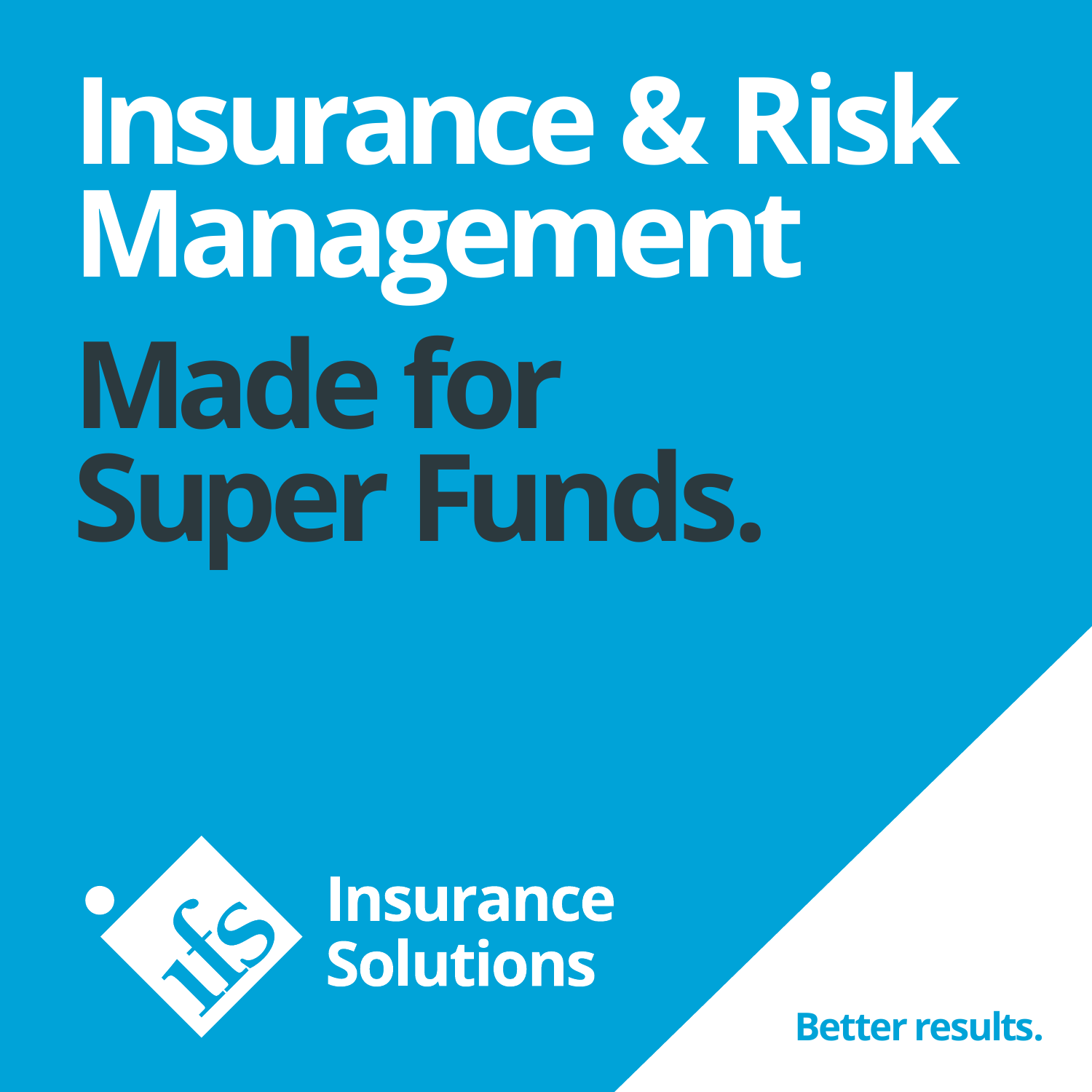**IFS Insurance Solutions** works with industry and not-for-profit Super Funds to provide trusted and independent advice on a range of relevant insurance matters.

#### **Get the insurance coverage that's right for your Super Fund.**

Negotiating and sourcing insurance directly with an insurer usually means that your Super Fund gets the insurance cover that the insurer has to offer – not necessarily the insurance that your Fund needs.

As a leading insurance broking and consulting firm, IFS Insurance Solutions works for your Super Fund. Our strong client advocacy focus and independence allows us to work with each of our client Funds to identify their insurance needs before determining the best possible strategy and solutions in the market for them.

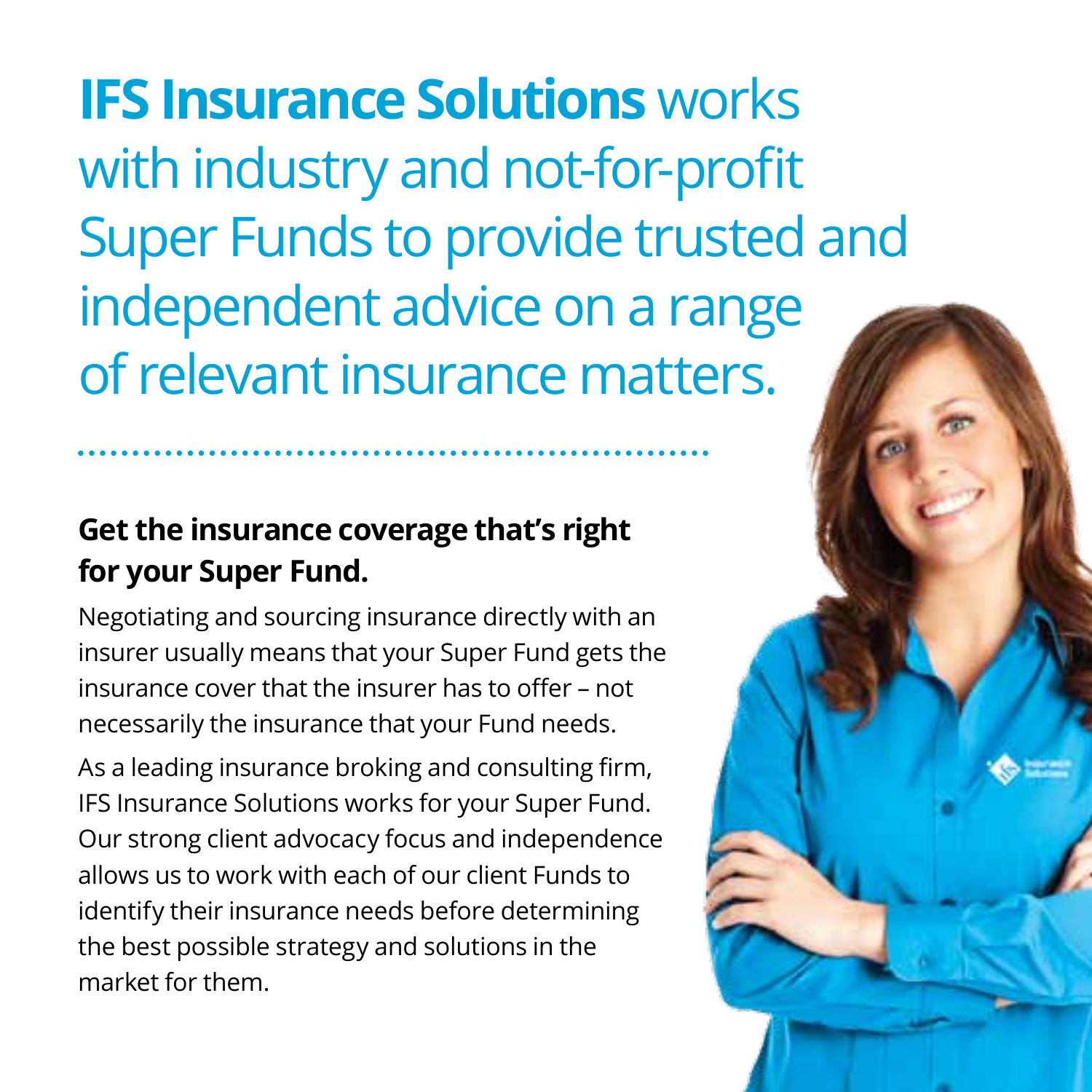## **We've got you covered**

We can help your Super Fund and your members to get the right insurance cover and service.

#### **Here's some of the ways we can help:**

- **›** Risk assessment advice
- **›** Group Risk insurance consulting advice
- **›** Tender management services
- **›** Trustees' Liability insurance
- **›** Commercial insurance

**Better knowledge**

### **Better advice**

### **Better results.**

- **›** Property insurance
- **›** Professional indemnity
- **›** Directors' and Officers' Liability insurance
- **›** Affinity programs for members
- **›** Due diligence

#### **The buying power to get you the best deal**

When your Super Fund is trying to get market-leading insurance arrangements for your members, it makes a big difference to have the buying power that will leverage the best possible deal.

IFS Insurance Solutions gives you that power, because we already deliver insurance services for industry and not-for-profit Super Funds covering millions of members. So when we go in to negotiate insurance deals on your behalf, we do it with a strength that gets results.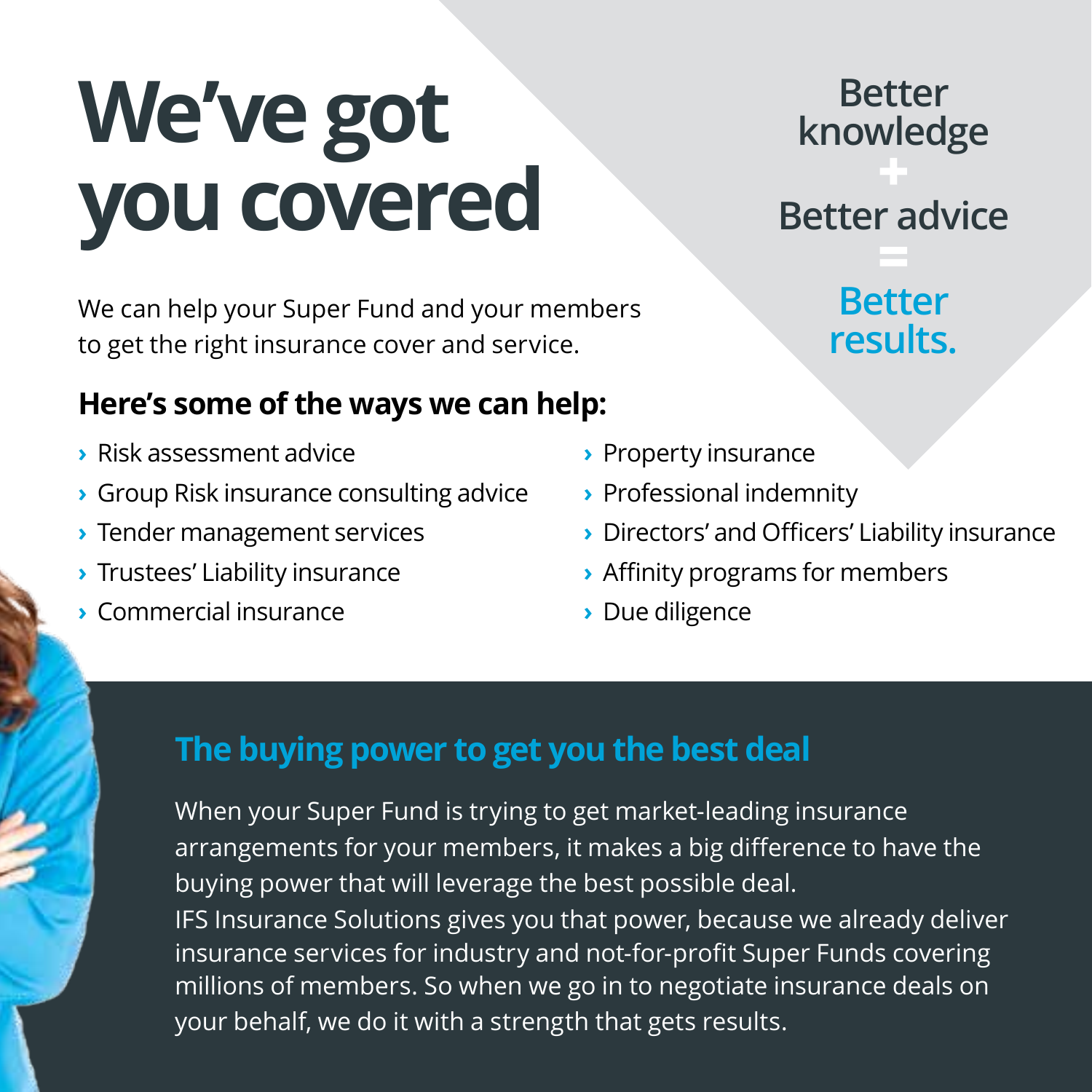

#### **We understand Super Funds Protecting your board**

**Managing a Super Fund has risks,** even if you have an experienced and prudent trustee board and management team.

Funds are exposed to risks that can disadvantage your members, be financially costly, and result in a financial loss for the Fund or the members.

*We can help your Fund manage these risks."*

We help mitigate many of the risks and exposures faced by Super Funds.

Trustees Liability insurance protects the Fund against allegations of negligent advice relating to products and services to members, claims resulting from management and board actions and decisions, and provides cover for defence costs to defend these matters.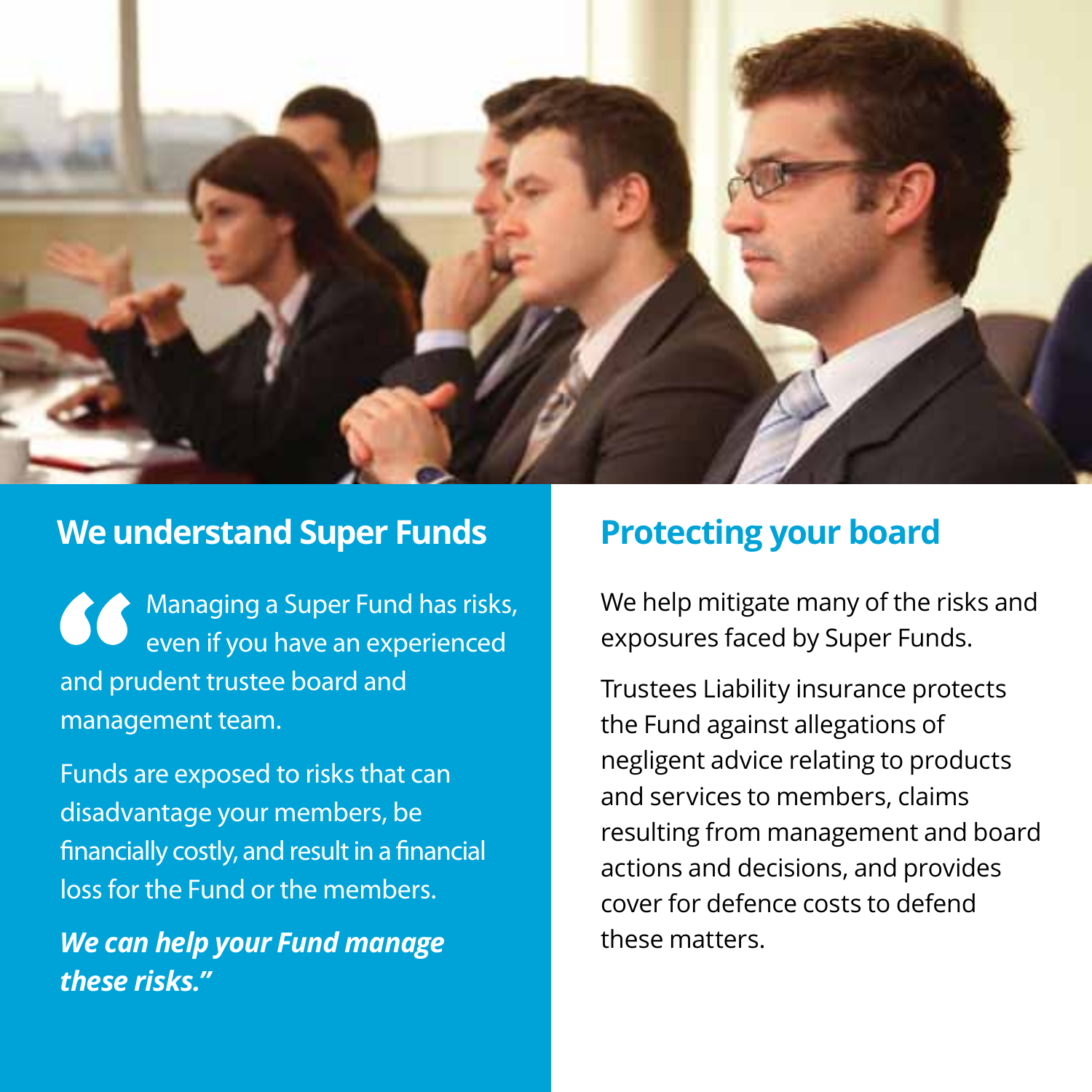# **Does your Fund have …**

- **›** Market-leading insurance arrangements for members?
- **›** Strategies in place to meet the ongoing requirements of Prudential Standard SPS250 and other key obligations?
- **›** Adequate protection for Trustee directors?
- **›** Best-available commercial insurance?
- **›** Access to the right insurance advice and solutions?
- **›** Insurance programs to benefit your Members?

**IFS Insurance Solutions can help.**